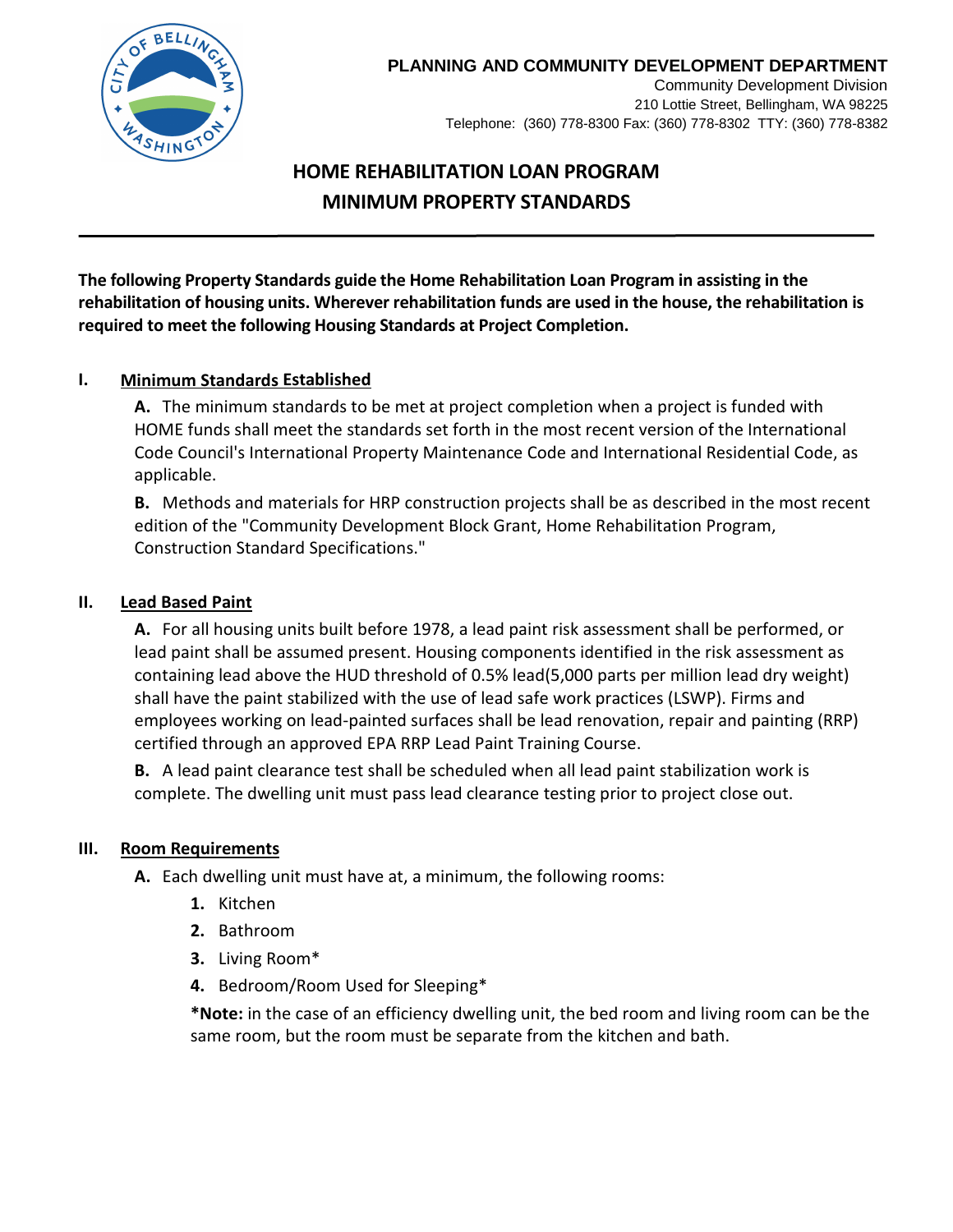#### **IV. Minimum Standards for Rooms, Basic Facilities and Equipment**

**A. Kitchens –** Every dwelling unit shall have a kitchen or kitchenette equipped with the following:

**1. Kitchen Sink:** All dwelling units shall have a kitchen sink connected to hot and cold potable supply lines, pressurized and properly connected to the sanitary sewer waste line.

**2. Oven and Stove or Range:** All dwelling units shall contain a gas or electric stove and vent hood (or microwave/vent-hood combo), in good working order and capable of supplying the service for which it was intended.

**3. Refrigerator:** The dwelling shall have a working refrigerator that will maintain a temperature low enough to keep food from spoiling over a reasonable period of time. Minimum size of the refrigerator shall be 18 cu ft.

**4. Countertops and Cabinet Space:** The kitchen shall have 4 square feet (min) of countertop area for the preparation of food. The kitchen area shall have 8 cubic feet (min) of cabinet/storage space, with 12" vertical clearance (min) and a width of 12" (min) of cabinet space.

**5. Kitchen Electrical Requirements:** Kitchen areas shall have two working outlets (prefer more outlets, located for use in food preparation). GFCI-Protected outlets shall be installed in the kitchen to the current IRC.

**Note:** The refrigerator shall not be connected to a GFCI-protected outlet.

**6. Kitchen Lighting:** the kitchen area shall have at least one centrally located, switch controlled light fixture.

**B. Bathroom Facilities –** Every dwelling unit shall have at least 1 bathroom area with bathroom facilities equipped with the following:

**1. A flush toilet** enclosed in a room that provides privacy.

**2. A permanently installed wash basin or lavatory** with hot and cold water from properly connected faucets, properly connected to the sanitary sewer waste line.

**3. A tub or shower** with running hot and cold water from properly connected faucets and drain line.

**Note:** The items listed above in 1-3 need not be all in the same room, but they must be private.

**4. Water Supply lines** shall be located above floor level and within 4' of the fixture it serves.

**5. Bathroom Ventilation Requirements:** an openable window or working exhaust fan vented to the exterior of the building envelope.

### **C. Habitable Rooms**

**1.** A room shall be considered "habitable" if it has a minimum of 70 Square Feet of floor space and 7 linear feet of floor space in any plan direction. Exception: The kitchen shall have at least 3 feet of open area between the counter fronts and appliances or wall.

**2.** The dwelling unit shall have at least 1 sleeping room other than the kitchen and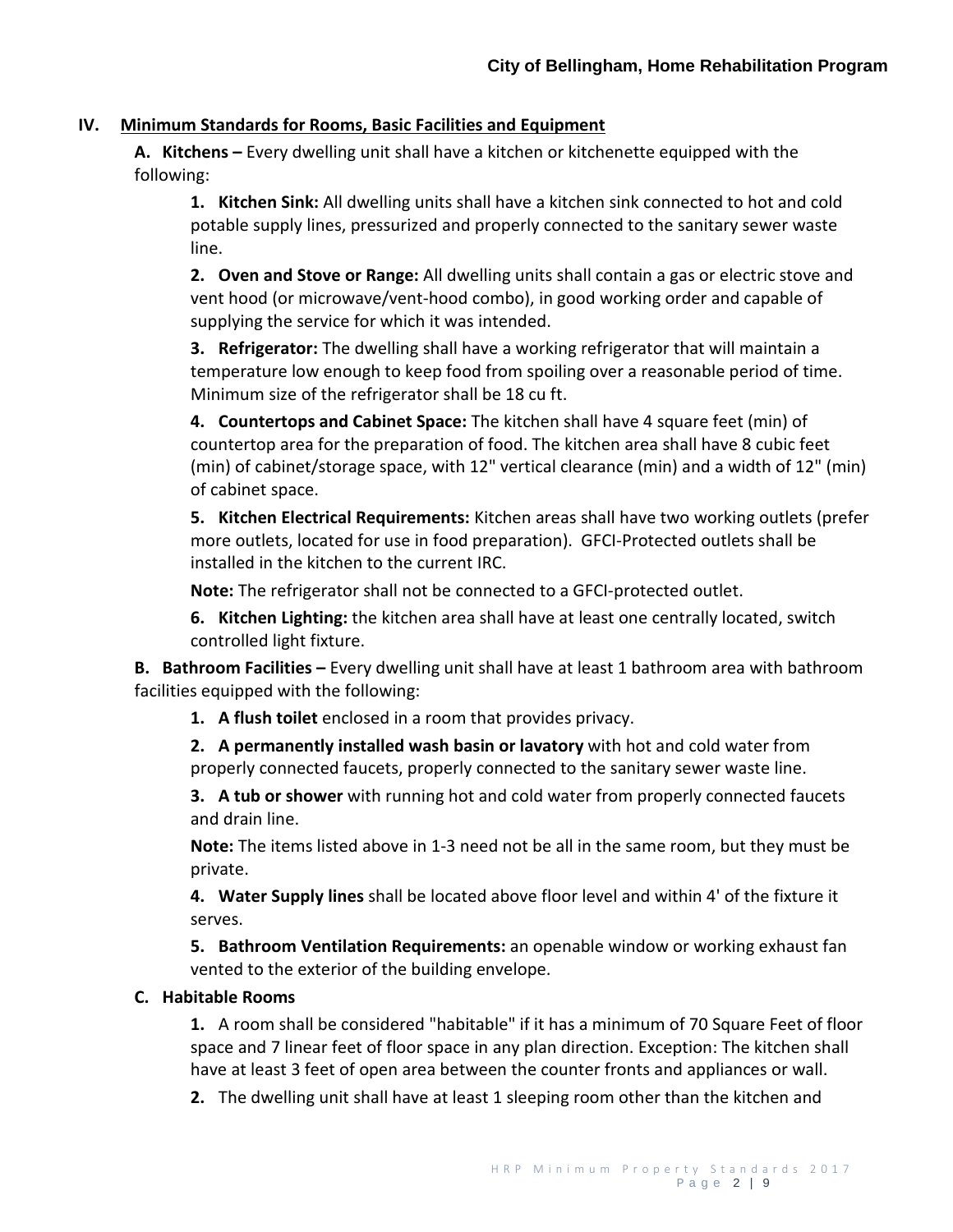bathroom. **NOTE:** The living room may count as the sleeping room in the case of an efficiency unit.

**3.** Habitable rooms shall have 2 means of egress. This is usually the door to the room and an openable window.

**4.** The doors, windows, walls, floors and ceilings of all habitable rooms shall be capable of being kept in a clean and sanitary condition by the owner.

### **V. Minimum Electrical Standards**

### **A. Minimum Electrical Service**

**1.** Every dwelling unit shall have a 100 ampere (min), breaker controlled, electrical panel. All electrical work shall be in compliance with current adopted electrical code.

**2.** The panel, service mast, etc. shall meet local utility company requirements.

### **B. Convenience Outlets**

**1. Habitable Rooms:** All habitable rooms shall have at least two working, wall-mounted duplex outlets placed on separate walls.

**Note:** a single duplex outlet cannot be counted as 2 outlets.

**2.** All newly installed outlets shall be grounded type outlets ("3-prong" outlets)

**3. Bathrooms:** All bathrooms and toilet rooms shall have at least one working GFCI-Protected outlet.

**4. Kitchens:** All outlets within 6' of the kitchen sink shall be GFCI-protected, and installed to current IRC/NEC requirements. Kitchen areas shall have at least two working outlets (prefer more outlets, located for use in food preparation).

**Note:** The refrigerator shall not be connected to a GFCI-protected outlet.

**5. Exterior Outlets:** All exterior outlets shall be GFCI-Protected and have a Weather Protective Covering/Housing.

**6. Outlets in a Crawlspace:** Outlets located in a crawlspace shall be GFCI-Protected.

**7. Outlets Carrying Heavy Loads:** All electrical outlets carrying heavy appliance loads (i.e., refrigerators, freezers, electric stoves, microwaves, clothes washing machines, dish washing machines, electric clothes dryers, furnaces, etc.) shall be simplex receptacles on a separate circuit of the proper amperage and wire size.

# **C. Lighting**

**1. All habitable rooms** including the kitchen, bathrooms, laundry rooms, furnace or utility rooms, and hallways shall have at least one ceiling or wall-type electric light fixture.

**2. Habitable rooms other than the kitchen** may have a wall-type electrical outlet controlled by a remote wall switch in lieu of a ceiling or wall-type light fixture.

**3. Stairways** shall have a light fixture illuminating the stairs with a switch located at each landing as appropriate.

**4. Porcelain type fixtures with pull chains** will be considered acceptable on a case-bycase basis.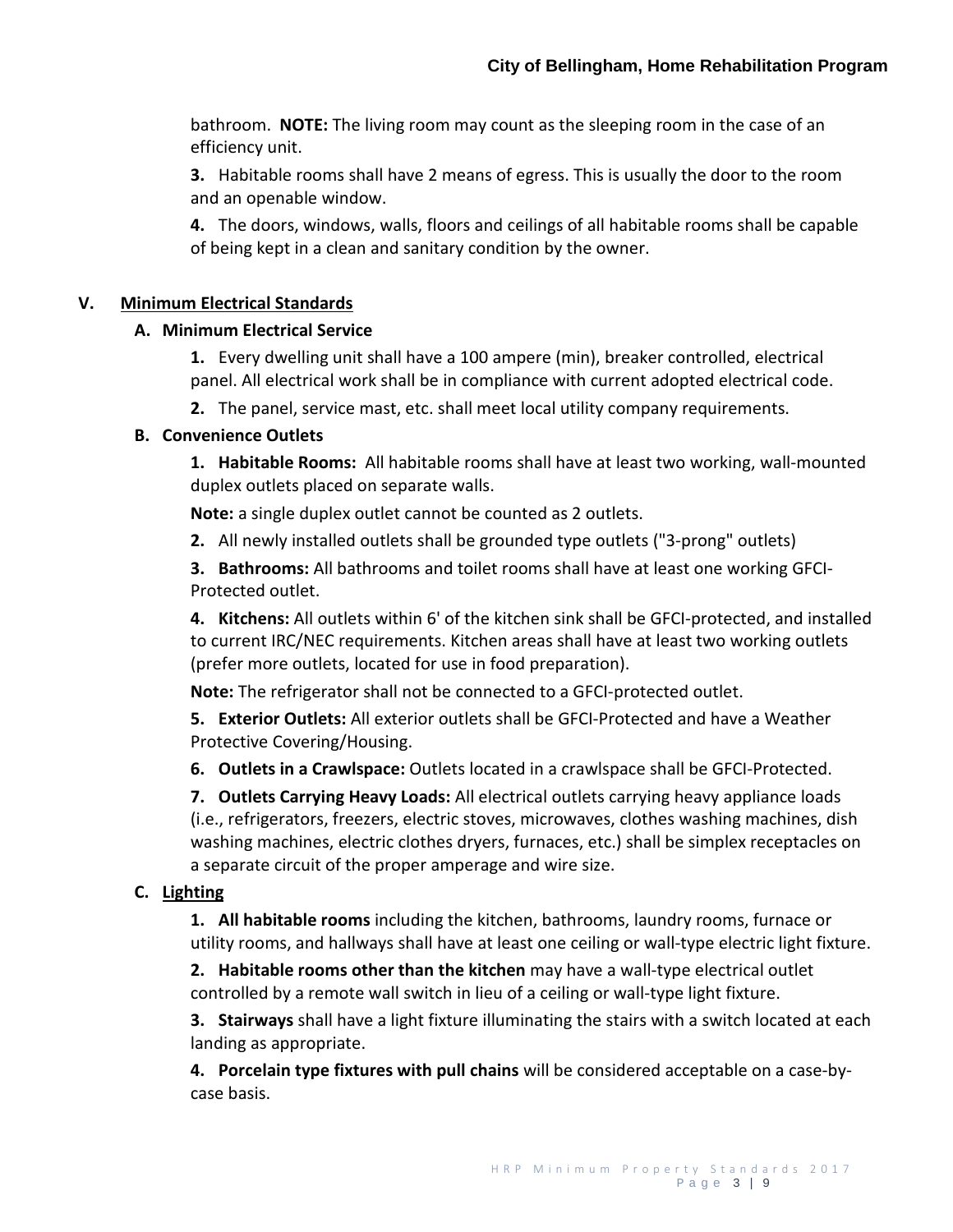### **VI. Minimum Standards for Smoke Alarms and Carbon Monoxide Sensors**

### **A. Smoke Alarms**

**1. Each Bedroom and adjacent hallway** shall have a working **smoke alarm installed** to the current IRC and manufacturer's specifications.

**2. Each Floor of the dwelling unit** shall have a working smoke alarm.

**3. If more than \$1,000 of Home Rehabilitation Program-related work requires a permit,** smoke detectors shall be required per the current IRC. Hard wiring is not required if it is necessary to remove wall or ceiling finishes to supply building power to the smoke alarms.

### **B. Carbon Monoxide Sensors**

**1. A Functioning Carbon Monoxide Sensor** shall be installed on each floor of the dwelling unit to the current IRC and to manufacturer's specifications.

### **VII. Minimum Standards for Plumbing**

**A.** All dwelling plumbing systems shall be capable of safely and adequately providing a water supply and wastewater disposal for all plumbing fixtures. Each dwelling units' plumbing supply system shall comply with the following:

**1. The plumbing system components** shall be free of leaks.

**2. The plumbing system piping** shall be of adequate size to deliver water to plumbing fixtures and to convey wastewater from plumbing fixtures to an approved sanitary sewer system.

**3. All plumbing fixtures shall be in good condition**, free of cracks and defects, and function for the purpose in which they were intended.

**4. All water supply lines shall have a shutoff valve** located within 4' of the fixture it is serving. Shutoff valves shall be located above floor level and in an accessible whenever practical.

**5. Valves shall be installed with the valve in the upright position.** When valves are replaced, the use of a full port ball-valve shall be encouraged.

**6. The plumbing system shall be vented** in a manner that allows the wastewater system to function at atmospheric pressure and prevents the siphoning of water from fixtures. Venting by mechanical means is accepted as an alternative to exterior atmospheric venting.

**7. All fixtures that discharge wastewater shall contain, or be discharged through, a trap** that prevents the entry of sewer gas into the dwelling.

**8.** All plumbing system piping and fixtures shall be installed in a manner that **prevents the system, or any component of the system, from freezing**.

**9.** All plumbing fixtures and water connections shall be installed in such a way as to **prevent the backflow of water** from the system into the plumbing system's water source.

**10. All faucets shall have aerators** that restrict water flow to about 2 GPM.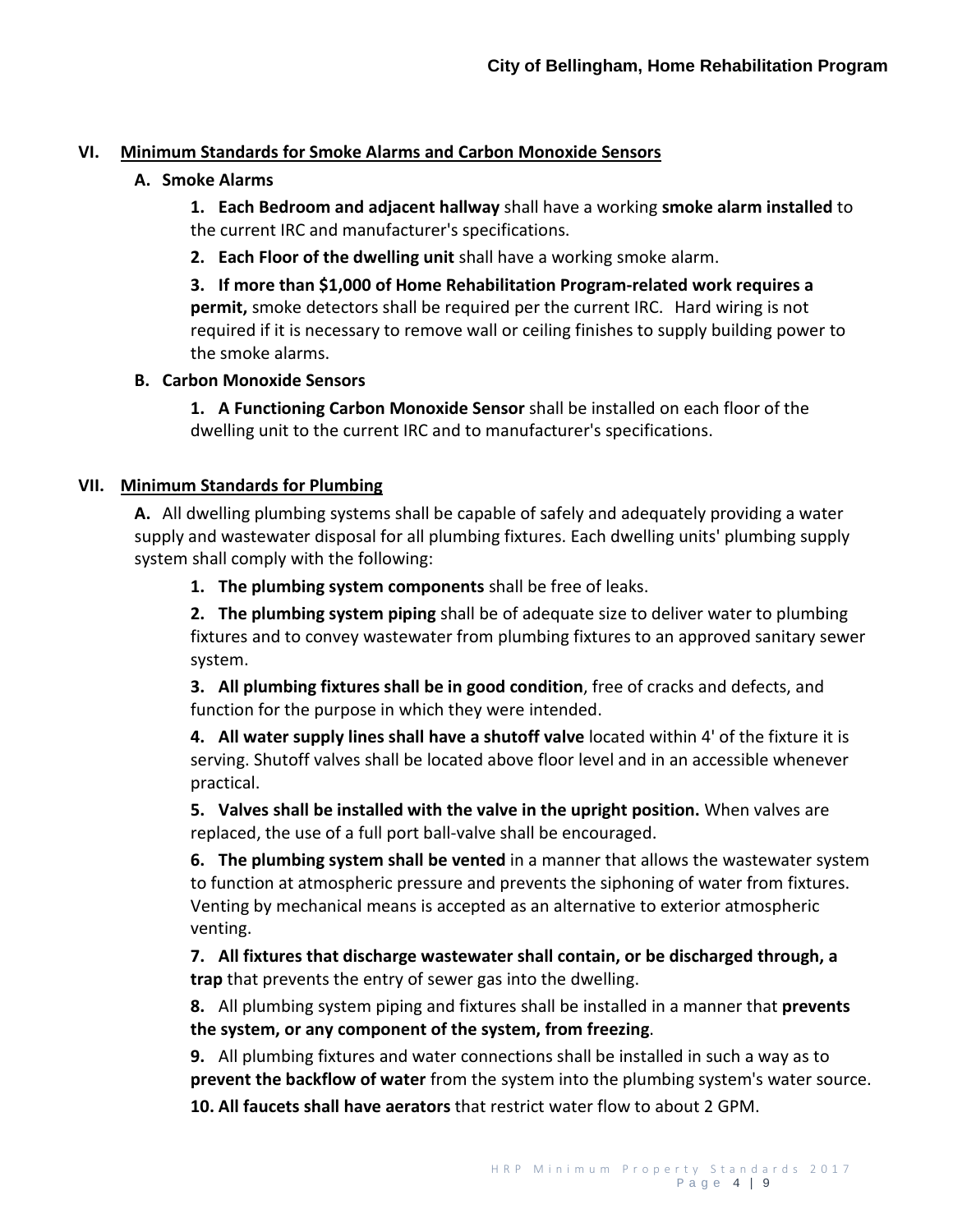**11. Toilets shall only use 1.6 GPF**, or less.

#### **VIII. Minimum Standards for Hot Water Heating**

**A. All hot water heaters** shall be of adequate size to accommodate the needs of daily use by the occupants.

**B. Replacement hot water heaters/tanks shall be Energy Star labeled** to the maximum extent practical. Refer to Energy Star website (http://www.energystar.gov/) for current energy star ratings.

**C. Water Heaters: AUI type, glass lined (Rheem or equal) storage capacity** shall be not less than 40 gallons for gas fired water heaters and 50 gallons for electric heaters, and shall provide hot water in quantities sufficient for the needs of the occupants.

**D. Direct fired water heaters shall be listed** and labeled by an approved listing agency and installed in accordance with the listing unless otherwise indicated.

**E. All water heaters shall be provided with a combination temperature and pressure relief valve (TPRV).** Blow off pipe to terminate at exterior of building or approved locations.

**F. All water heaters shall be provided with seismic** restraint in accordance with current City Codes.

### **IX. Minimum Standards for Heating Systems**

**A.** The dwelling units' heating system shall be capable of safely and adequately suppling heat to all of the living space.

**1. Heating systems burning solid, liquid or gaseous fuels shall be vented in a safe manner** to a chimney of flue leading to the exterior of the building envelope. The heating system's chimney shall provide proper draft and be adequately supported.

**2. No heating system source burning solid, liquid or gaseous fuels shall be located in any habitable room, bathroom, or storage closet.** In the case of a heating system source located in a crawlspace or attic, the area must be easily accessible and to current IRC for maintenance and replacement purposes.

**3. All fuel burning appliances shall have adequate combustion air and ventilation air.** Replacement solid and liquid burning furnaces shall have sealed combustion with combustion air brought in from the exterior of the building envelope and installed to manufacturer's specifications.

**4. All heat ducts, steam pipes and hot water pipes shall be free of leaks** to ensure an adequate supply of heat is delivered to the intended location.

**5. All seals between sections of the heating system shall be airtight** so that noxious gases and fumes do not escape into the dwelling unit.

**6. Venting and combustion air shall be provided to the heating source unit** to manufacturer's specifications.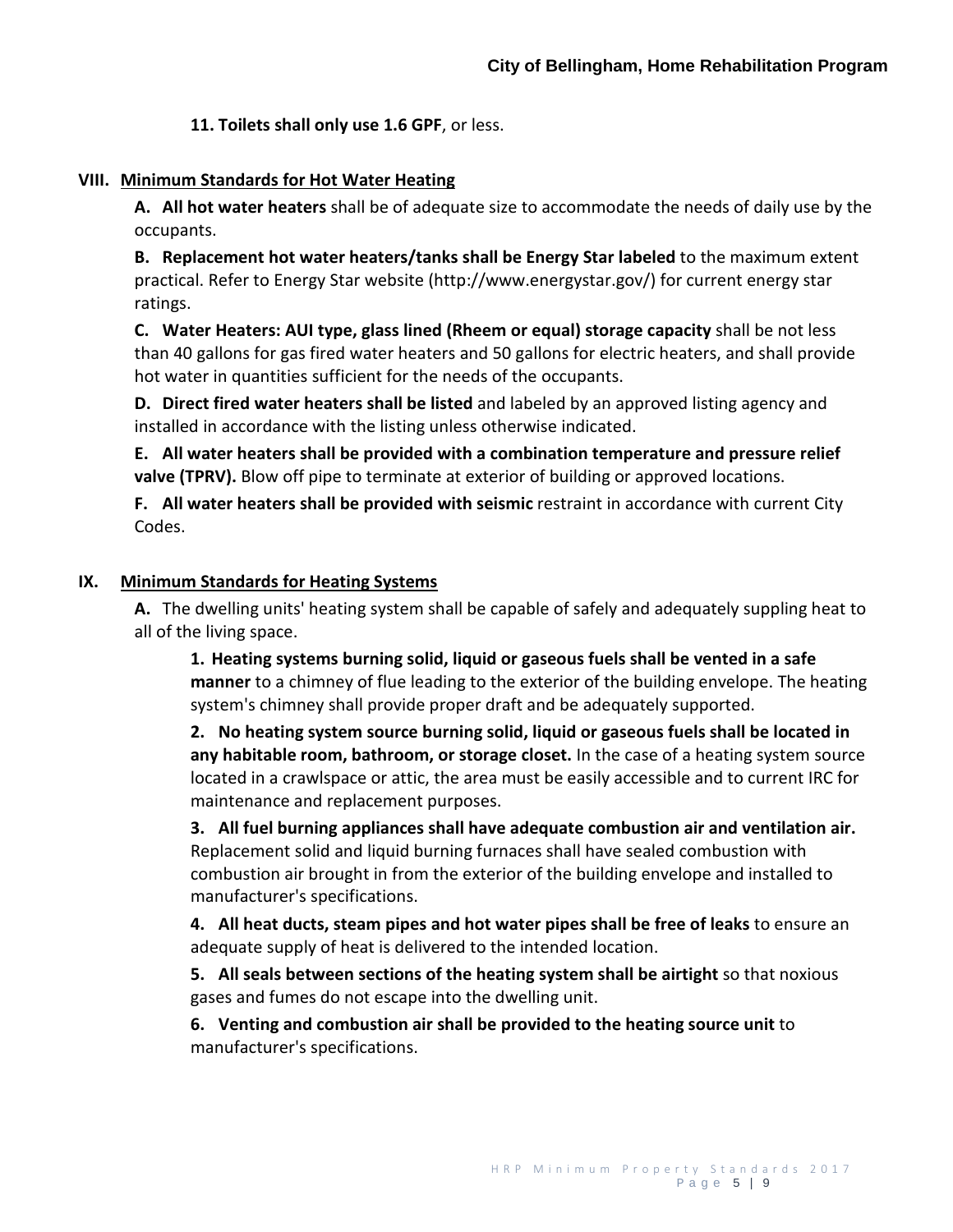### **X. Minimum Standards for Roofs and Gutters**

**A.** The roof and roofing components shall be structurally sound and protect the exterior wall cladding, exterior wall framing members, insulation and interior surfaces of the home from the outside elements.

**B.** Flashing shall be properly installed at the eaves and rake edges, step flashing shall be properly installed where any roof meets a wall.

**C.** Chimneys: when roofing is replaced, chimneys shall have the cap flashing bedded in the mortar joint and installed over the base flashing.

**D.** When new gutters are installed, they shall be firmly secured to the fascia and/or rafter tails. Downspouts shall tie into the existing drain system or have splash blocks installed to direct rainwater away from the house.

### **XI. Minimum Standards for Foundations**

**A.** The foundation shall have the capacity to properly support the building.

**B.** The foundation/crawlspace shall have at least one access point, with dimensions to the current IRC.

**C.** Posts and beams shall be properly supported.

**D.** A 6 mil (min) vapor barrier shall be in place that covers all bare soil. Any seams in the vapor barrier shall have a 12"(min) overlap.

# **XII. Minimum Standards for Exterior Doors and Windows**

### **A. All windows and doors accessible from the outside shall be lockable.**

**1. Windows –** All window locks accessible from the outside ground floor shall be operable and provide reasonable security.

**2. Doors –** All exterior door locks shall be operable from both inside and outside, function as the manufacturer intended, and provide reasonable security.

**B.** All windows and exterior doors shall be tight fitting within their frames/jambs to be insectproof, rodent-proof and weatherproof such that water and surface drainage is prevented from entering the dwelling unit.

**C.** All window sash glazing shall be free of cracks or holes. Windows, when replaced, shall meet current IRC and Washington State Energy Code requirements.

**D.** At least 1 bedroom window in each bedroom shall meet current IRC emergency egress requirements.

**Note:** if a bedroom window opening will not be enlarged, the replacement window shall have the maximum clear opening possible, typically a casement window.

**E. All exterior doors** shall have adequate weather-stripping installed along the perimeter of the door stop to prevent/minimize air and moisture infiltration into the dwelling.

**F. At least 1 exterior door** shall meet the current IRC requirements for an egress door.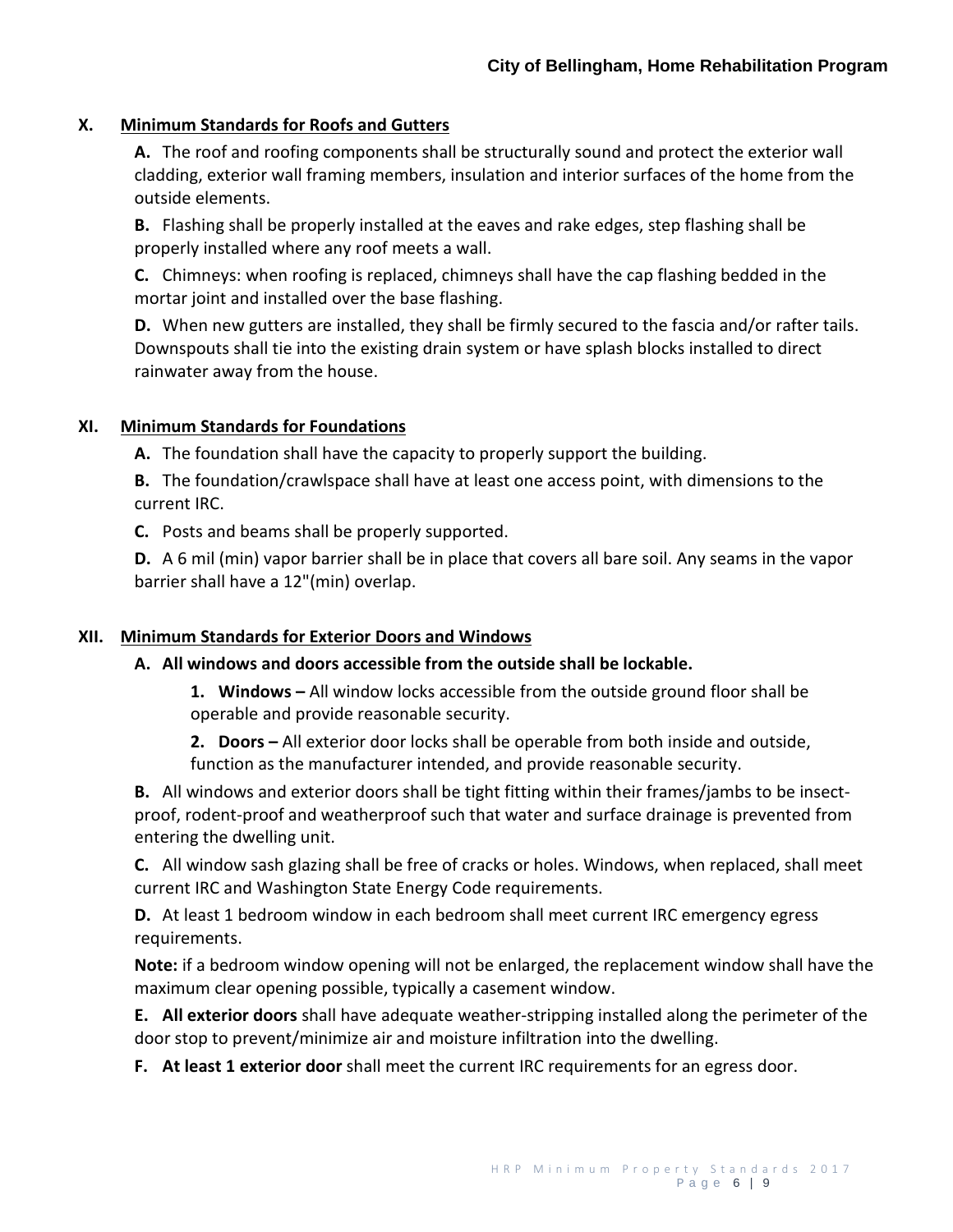#### **XIII. Minimum Standards for Flooring, Walls and Ceilings**

**A.** Interior walls, floors and ceilings shall be capable of being kept in a clean and sanitary condition by the owner.

**B.** Carpet shall not be installed within 3 feet of an exterior door.

**C.** Interior walls and ceilings shall have no holes over 4" in diameter, wall and ceiling coverings shall be firmly secured to framing members.

**D.** Exterior wall cladding shall be weather resistant. If exterior walls are painted, at project completion, the paint shall be in good condition with no flaking or deteriorated paint.

#### **XIV. Ventilation**

**A.** In general, sufficient ventilation shall be present to ensure adequate air circulation throughout the dwelling.

**B.** Every habitable room shall have at least 1 exterior openable window.

**C.** Bathrooms, including toilet rooms, shall be provided with a mechanical means of ventilation that is rated at 50 CFM or better, or an exterior window to serve as ventilation.

**D.** Mechanical Appliances: Mechanical Appliances, fireplaces, solid-fuel burning appliances, cooking appliances and water heating appliances shall be properly installed and vented to perform as intended.

**1.** Gas fired range and ovens shall have a range hood vented to the exterior of the building envelope. When range hoods are replaced, an energy star rated range hood shall be installed and vented to the exterior of the building envelope.

**E.** Attic Ventilation: When roofing is replaced, the attic shall be vented to the current IRC.

#### **XV. Energy Conservation**

**A.** When gas-fired heating systems are replaced, 95% AFUE furnace shall be installed.

**B.** Water lines in unconditioned space shall be insulated to the maximum extent practicable.

**C.** Washing machines and refrigerators, when replaced shall be High Efficiency, Energy Starrated appliances as applicable.

**D.** Exterior doors when replaced, shall be fiberglass and Energy-Star rated.

**E.** All exterior doors shall have adequate weather-stripping installed along the perimeter of the doorstop to prevent/minimize air and moisture infiltration into the dwelling.

**F.** Insulation in the floors and ceilings shall be installed where missing to the maximum extent practical and as allowed by the current IRC.

**G.** Wall cavities, when exposed, shall have insulation added as needed to meet current IRC requirements.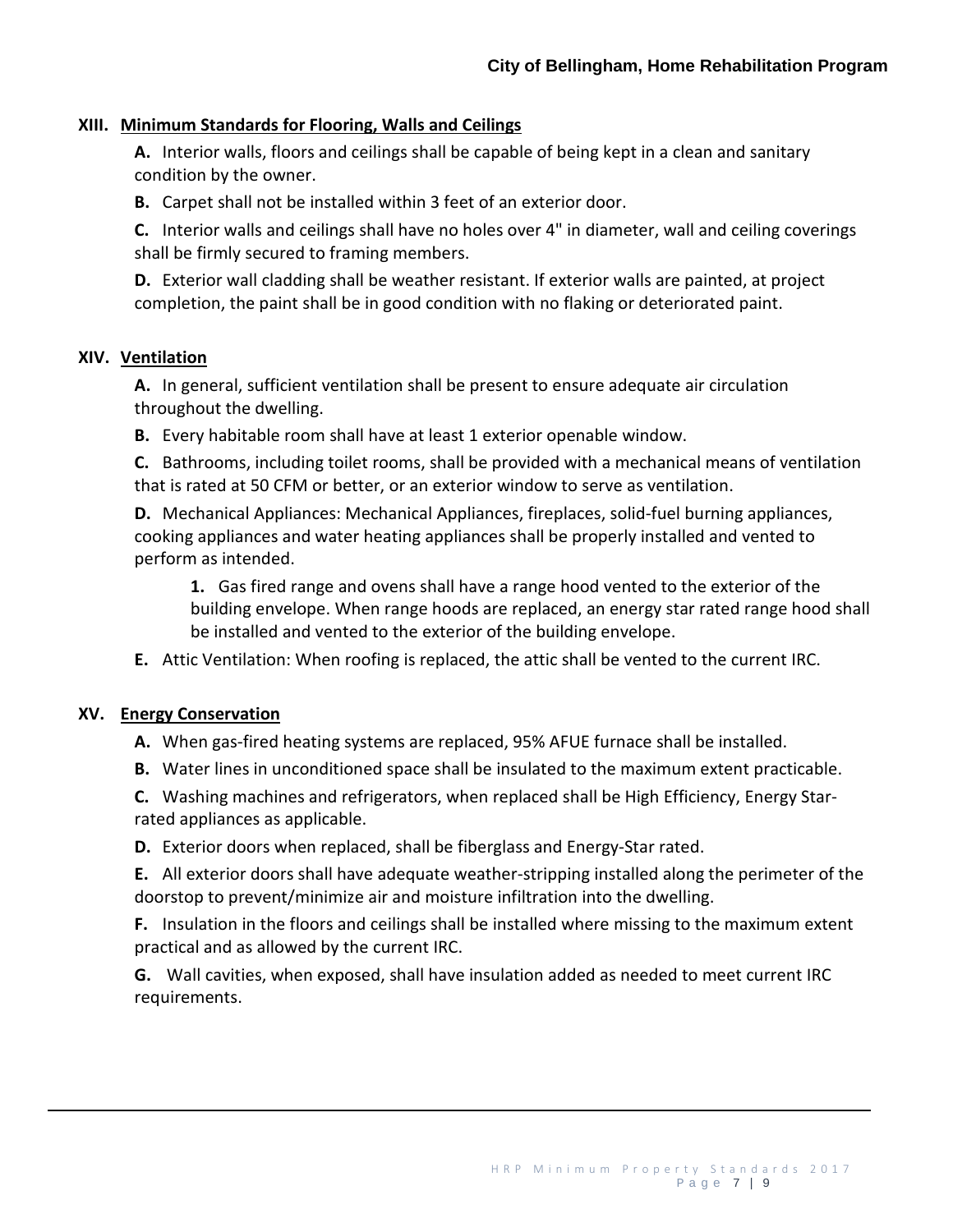# **Any of the Following Defective Conditions or Installation Problems Discovered During the Initial Inspection of Housing Units Will Require Repair Upon Approval of a Home Rehabilitation Program Loan.**

### **Exterior Building Components**

## **Roofs**

Structural defects that indicate the potential for collapse, buckling, sagging, missing flashing or shingles; holes, missing flashing or other defects that would allow for water infiltration.

### **Chimney**

Serious leaning or disintegration, improper flashing, signs of chimney fire, improper connection of flues.

### **Exterior Cladding (Siding)**

Deteriorated or damaged siding showing signs of moisture intrusion to framing/structural members. Areas of missing siding.

### **Windows**

Cracked or missing glass; loose fit that allows drafts; missing putty; deteriorated jambs, frames and other members. Bedroom Windows must meet current IRC and City of Bellingham Emergency Egress Requirements.

### **Stairs, Porches, Decks, etc.**

Deteriorated or missing deck planks. Structural/framing defects, missing handrail or railings, rotting or missing steps.

### **Foundation**

Structural defects that indicate potential for collapse, buckling, sloping or sagging; severe deterioration or rot in wood structural or support members. Damaged or missing access hatches/doors. Foundation vents missing screening to prevent pest intrusion.

# **Security**

Any door or window at grade accessible to the outside that is not lockable.

### **Interior Building Components**

### **Walls and Ceilings**

Large cracks or holes that allow drafts; severe bulging or leaning, large amounts of loose or falling surface material such as plaster, wall board or peeling paint and paper.

# **Floors**

Large cracks or holes, missing, warped or uneven floor boards, floor coverings loose enough to cause someone to trip. Sheet flooring that is cracked or torn to allow water to get underneath them. Floor coverings that cannot be cleaned and kept clean.

### **Electrical Hazards**

Service too small for the demands of normal household use; exposed, broken, non-insulated wiring; unsupported hanging fixtures; insufficient number of outlets in a room, in missing cover plates on switches or outlets; exposed connections at the breaker panel; evidence of overloaded circuits.